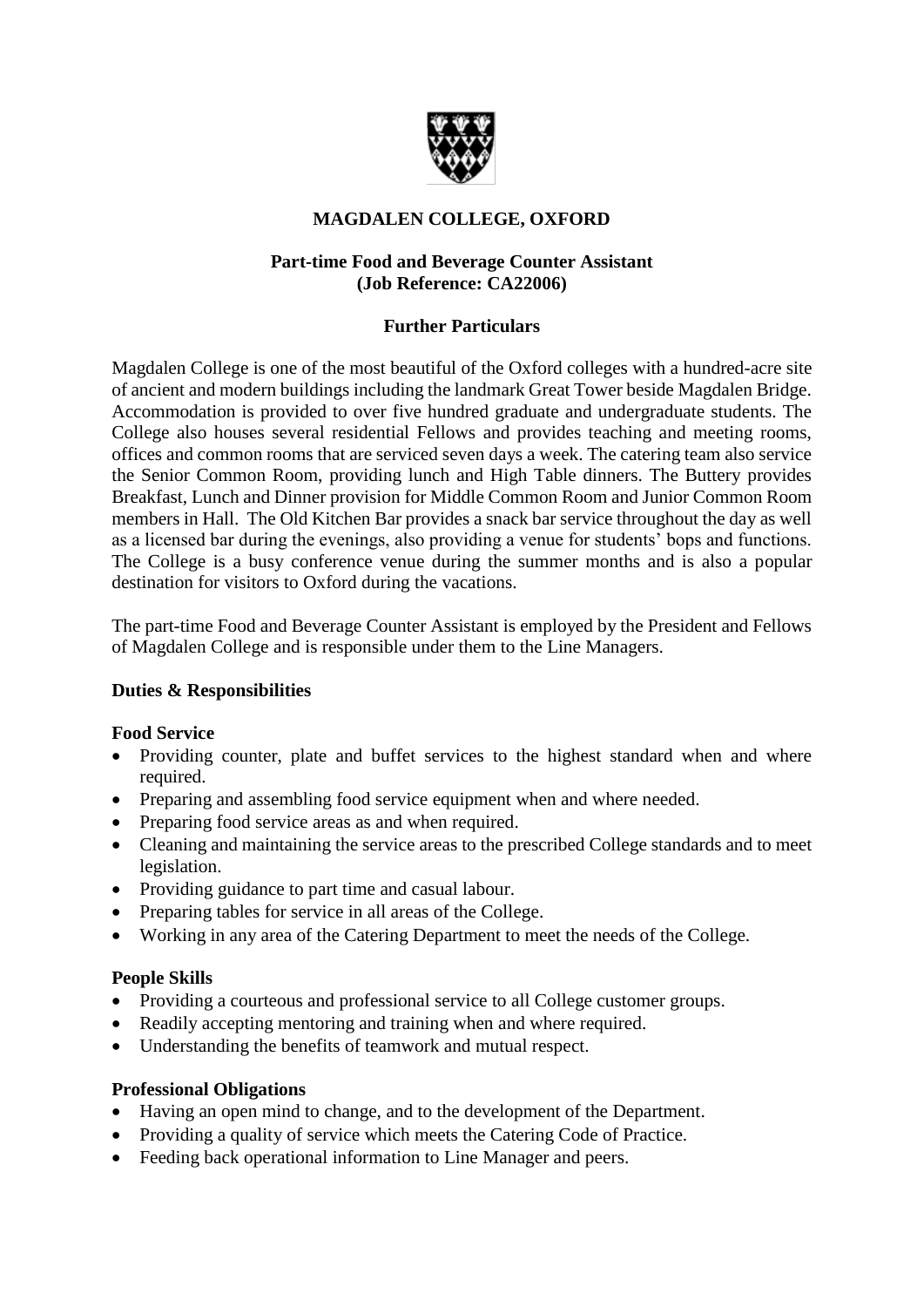- Being prepared to work in any area of the College, to cover emergencies and special business needs from time to time.
- Being commercially aware in terms of service standards and the need to reduce waste.
- Gaining an understanding of legislation and striving to implement it as required.

#### **Administration**

Filling out health and safety and administration paperwork as required.

#### **Health and Safety**

- Taking responsibility for your own and your colleagues' health and well being.
- Commitment to working in a safe and responsible manner at all times.
- Commitment to understanding your responsibilities under the Food Hygiene Laws.
- Maintaining COSHH standards in line with legislation.
- Taking responsibility for personal hygiene and wearing and maintaining the appropriate uniform at all times.

**Person Specification** (The job holder should demonstrate the following attributes)

- Reliable with excellent time management skills.
- First-class standard of personal presentation.
- Be a team player.
- Have a professional attitude and flexible approach.
- Be motivated and consistent.
- Ambition to develop and improve.
- Willingness to be flexible to ensure the Department attains high standards.
- Understanding or willingness to learn about health and safety of food handling.
- Ability to converse fluently in English.

The above list of duties and responsibilities is not exhaustive and you may be required to carry out alternative tasks as instructed by your Supervisor to ensure the department can operate an efficient service at all times.

#### **Salary**

£9,010 per annum (FTE £22,526)

#### **Hours of Work**

The hours of work will be 16 hours per week on a two week roster with some split shifts to include weekends.

Holiday entitlement is 25 days per annum pro-rata, plus bank holidays. The successful candidate will be entitled to membership of the University of Oxford Staff Pension Scheme (OSPS) and will be automatically enrolled subject to the rules for qualification of that scheme. The College also has a contributory healthcare scheme, bus pass purchase scheme, cycle to work scheme and car parking may be available. Free lunch in hall is provided when the College kitchen is open. There is free use of sports facilities.

The College provides for maternity leave on the basis that exceeds statutory provisions. Provided that they have at least 26 weeks' service at the 15<sup>th</sup> week before the expected week of birth, women are eligible for 26 weeks' maternity leave on full pay, followed by 13 weeks